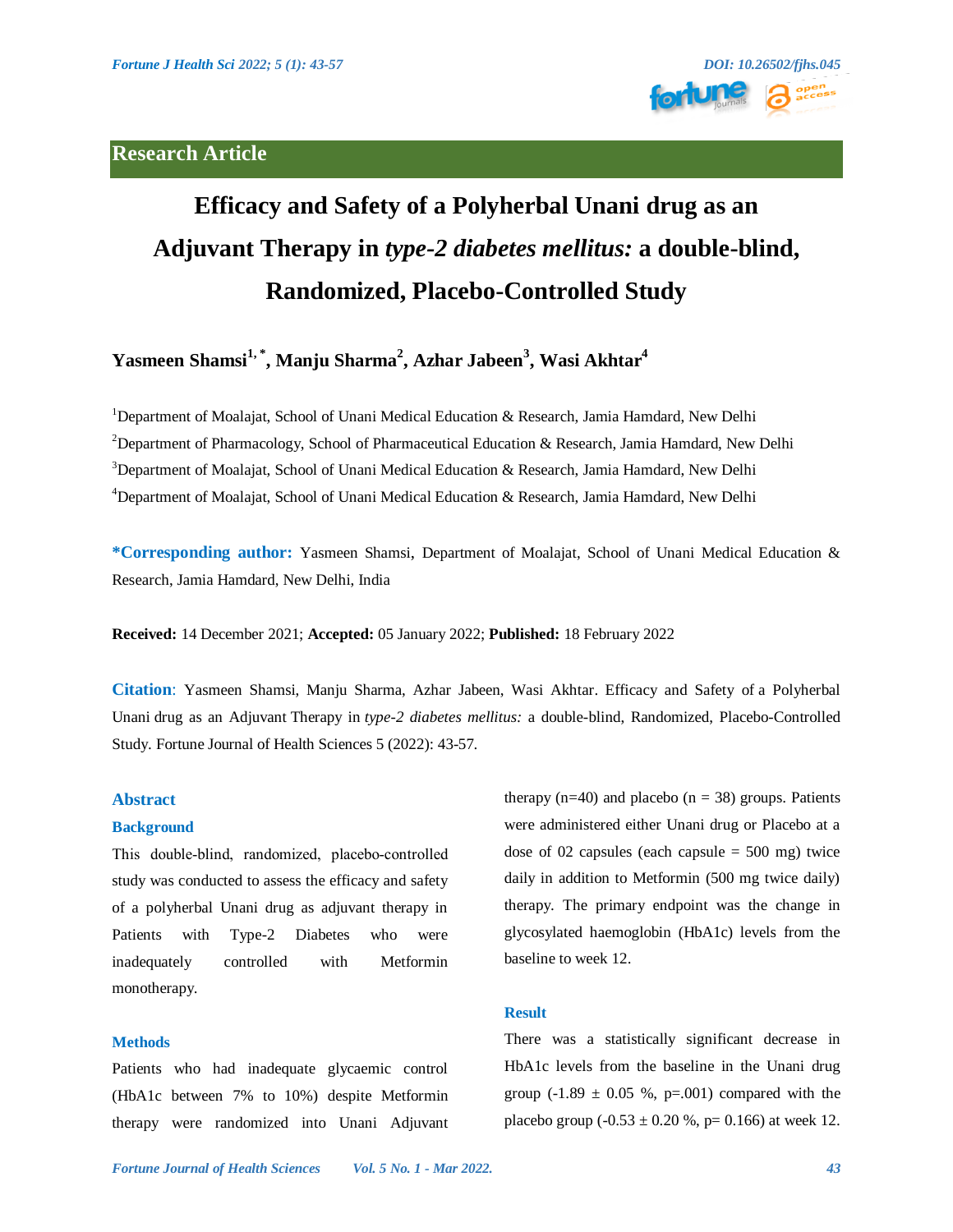Compared with the Placebo group, Unani drug significantly decreased fasting plasma glucose levels  $(-26. 34 \pm 11.73, p= 0.002 \text{ vs } -4.82 \pm 2.63 \text{ mg/dl}, p=$ 0.089) and postprandial plasma glucose  $(-60.02 \pm 1)$ 10.18 mg/dl, p= 0.001 vs -18.70  $\pm$  2.06 mg/dl, p= 0.039).

#### **Conclusion**

Unani polyherbal drug as an add on therapy to Metformin in patients with type 2 diabetes who were not at their goal for glycaemic control with Metformin monotherapy produced significant reduction in HbA1c, FPG and PPG levels. Unani drug (or Placebo) add on therapy with Metformin was well tolerated, and showed an overall safety profile similar to placebo.

**Keywords:** Type 2 Diabetes; Metformin; Adjuvant Therapy**;** Nigella sativa; Trigonella foenum; Cichorium intybus; Azadirachta indica

# **1. Introduction**

Diabetes mellitus (DM) is the most common metabolic disease and 90% of Diabetic patients have Type 2 diabetes mellitus [1]. Type 2 diabetes mellitus refers to chronic hyperglycaemia with carbohydrate, fat, and protein metabolic disorder caused due to insulin resistance and/ or inadequate insulin secretion [2, 3, and 4]. The worldwide prevalence of type 2 diabetes is showing an alarming rise to epidemic proportions due to sedentary lifestyles, unhealthy diets, and increased prevalence of obesity [5].

The rapid and alarming emergence of type 2 diabetes mellitus is a serious issue in developing countries [6]. The International Diabetes Federation (IDF) has reported that 578 million people will suffer from Diabetes by 2030, and 700 million by 2045[7]. India, the diabetes capital of the world, has taken lead due to the high prevalence of diabetic patients. The International Diabetes Federation (IDF) has estimated that in 2017 the prevalence of diabetic patients in India, was 72.9 million, and which may likely upsurge to 134.3 million by the year 2045 [8]. Moreover, around 193 million undiagnosed and untreated diabetics, worldwide, are at high risk to develop complications including retinopathy, nephropathy, neuropathy, and cardiovascular diseases [9],[10]. The risk of complications of diabetes is reduced significantly by strict upkeep of glycaemic control in diabetic patients [9],[11]. The management of patients with type 2 diabetes mellitus focuses on lifestyle modification which includes alteration in diet, increased physical activity, and exercise. Metformin is the first-line oral anti-hyperglycaemic drug in most patients with Type 2 diabetes mellitus when glycaemic control cannot be attained only by lifestyle interventions [12, 13].

Metformin monotherapy is effective in the average patient with T2DM, but still is not sufficient to maintain normoglycaemia due to various pathophysiological factors playing role in the disturbance of glucose metabolism in T2DM and the disease is a progressive disorder characterized by ongoing deterioration of glycaemic control [11]. It has been reported that 40–50% of patients fail to halt the progression of the disease and maintain normoglycaemia after 2 years, 70% after 3 years, and 90% after 9 years of metformin monotherapy [15]. When Metformin monotherapy fails to control hyperglycaemia, additional therapies are required to maintain appropriate glycaemic targets [11]. The drugs that are added to metformin therapy to extend the efficacy of oral diabetes treatment mainly include sulfonylureas, dipeptidyl-peptidase-4 (DPP-4)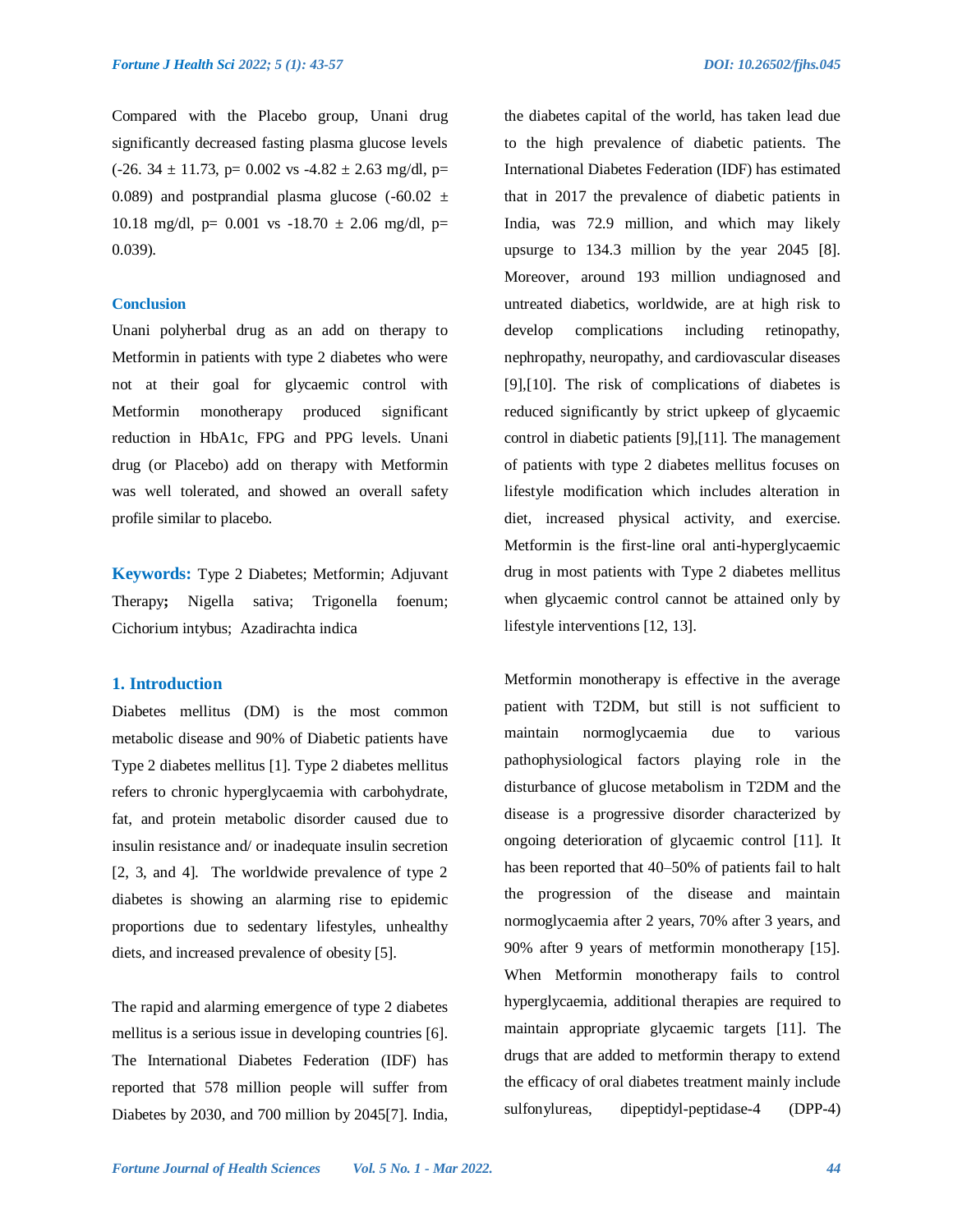inhibitors, or thiazolidinediones (TZD). These often show reduced efficacy over time and are associated with many adverse reactions such as cardiovascular disease, liver, and kidney dysfunction [14]. However, many of the anti-diabetics used as second-line treatment have tolerability issues and are accompanied by adverse effects such as gastrointestinal side effects, hypoglycaemia, weight gain, pancreatitis and pancreatic cancer, heart failure, etc. [15, 16, 17]. Therefore, there is a need for new agents that are not only effective, well-tolerated, and safe but also improve the quality of life and can be added to metformin therapy when metformin alone fails to maintain glycaemic control.

Many medicinal plants have been used worldwide for antidiabetic effects and the possibility that these herbal components enhance or facilitate the action of antidiabetic conventional drugs through additive or synergetic actions besides neutralizing or protecting the body from the toxic effects of the conventional treatments in diabetes. This has led to the search for a new antidiabetic pharmaceutical agent from medicinal plants useful in the treatment of various diseases. Many medicinal plants and their formulations are used for treating diabetes in the Unani medical system. However, most of these drugs have not been evaluated clinically on scientific parameters. In the present double-blind, randomised, 12-week study, Unani drug 'Diabeat ', was compared with the Placebo as adjuvant therapy in patients who had poor glycaemic control with metformin alone. The investigational product 'Diabeat ' is a Unani polyherbal formulation that contains fine powder of dried *Nigella sativa* Linn. *(Kalonji)* seed, dried *Trigonella foenum-graecum* Linn. (Methi) seed, *Cichorium intybus* Linn. (Kasni) seed, and *Azadirachta indica* A. Juss.) (Neem) leaf.

# **2. Material and Methods**

This phase 2, Randomized, Parallel Group, Placebo Controlled study was conducted at Clinical Research Unit, Majeedia Hospital, Jamia Hamdard, New Delhi. The institutional ethics committee, Jamia Hamdar, reviewed and approved the study protocol, patient information sheet and informed consent and the study was conducted in accordance with Good Clinical Practice guidelines, and the Declaration of Helsinki [18]. This study was registered at Clinical Trials Registry of India, vide CTRI No. CTRI/2009/091/000702.

#### **2.1 Study population and eligibility criteria**

Patients were assessed for study eligibility at the screening visit; all patients provided written informed consent before any study-related procedures were conducted.

# **2.1.1 Key inclusion criteria were**

- Patients diagnosed with Type 2 diabetes mellitus as defined in the American Diabetes Association Standards of Medical Care in Diabetes 2011(HbA1c  $\geq 6.5\%$  or FPG  $\geq 126$ mg/dl or 2-h plasma glucose  $\geq$ 200 mg/dl or a random plasma glucose ≥200 mg/dl in a patient with classic symptoms of hyperglycaemia or hyperglycaemic crisis)[19].
- Male or female of 30-60 years age, on stable  $(\geq 3$  months) metformin mono therapy  $\geq$ 1000 mg/day with uncontrolled hyperglycaemia (HbA1c between 7% to 10%) and Body Mass Index (BMI) between 25-29.9 kg/m2.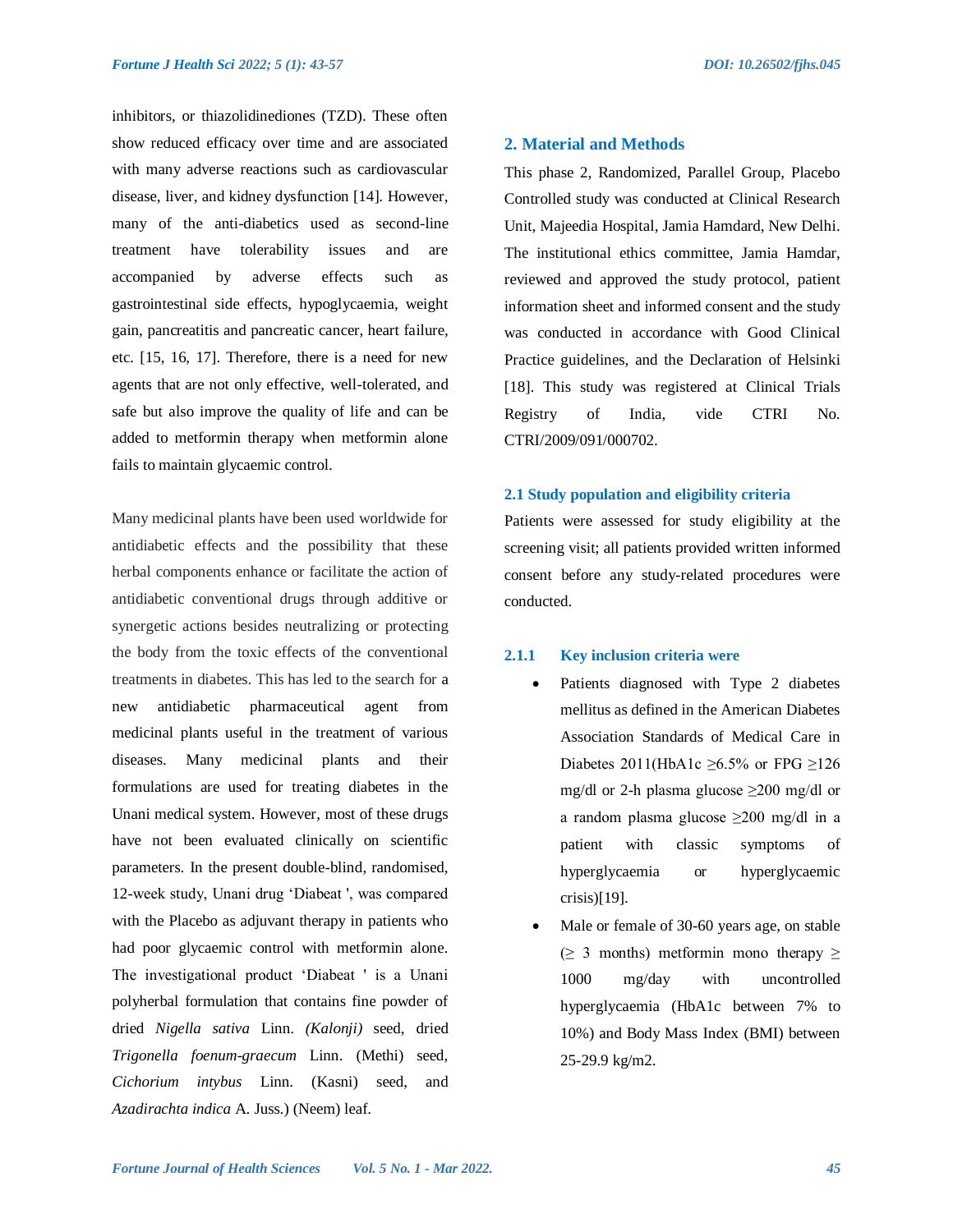Patients who were able and willing to follow anti-diabetic therapy under a stable life style and diabetic diet.

# **2.1.2 Key exclusion criteria were**

- History of treatment with any medication for glycaemic control (except metformin) within 3 months
- History of treatment with systemic corticosteroids within 3 months
- Diabetes mellitus with complications
- Pregnant or Lactating women.
- History of any severe systemic disease.
- Patients with uncontrolled hypertension.
- History of drug or alcohol abuse.

# **2.2 Assessments**

Screening was performed after an overnight fast for ≥10 hours. The usual Metformin dose was administered in the night before, but no Metformin was given on the morning when screening was performed. Demographic data, height and weight were recorded at baseline and assessment of vital signs, general physical examination, laboratory investigations (PFG,PPG, CBC, ESR, LFT, KFT, Urine R/M) were carried out on each scheduled visit during the 12‐week treatment period (baseline, 4,8 and 12 weeks). HbA1c was assessed at baseline and at the end of the study (after 12 weeks). Fasting blood samples were also tested for Lipid Profile (total cholesterol, triglycerides, high density lipoprotein and low-density lipoproteins at baseline and week 12, as deranged blood lipid profile is usually associated with uncontrolled diabetes mellitus and an important risk factor for cardiovascular diseases.

*The Primary efficacy end-point* was change in HbA1c levels at 12 weeks as compared to the baseline levels in

both the groups. *The secondary outcome measures* were change in FPG and PPG levels at 12 weeks. As compared to baseline levels and the percentage of patients with HbA1c  $\leq$  6.5% at 12 weeks. Safety assessment included adverse events reporting by the patients, clinical evaluation (physical examinations, examination of vital signs) and laboratory evaluation (CBC, ESR, LFT, KFT, Urine R/M).

#### **2.3 Intervention**

Unani polyherbal drug 'Diabeat ' (500 mg ) and Placebo (500 mg ) were prepared as identical capsules by Hamdard Laboratories, India. Each 'Diabeat ' capsule contains *Tukhm-e-Kalonji (Nigella Sativa seed*)- 240.0 mg, *Tukhm-e-Methi (Trigonella foenum graecum seed*)- 120.0 mg, *Tukhm-e-Kasni (Cichorium intybus seed*)- 120.0 mg and *Barg-e-Neeb (Azadirachta Indica leaf)-* 20.0 mg.

The patients were randomly assigned to receive either 'Diabeat ' (02 capsules, 500 mg each twice daily) or Placebo 02 capsules 500 mg twice daily) 30 minutes before meals in addition to Metformin SR (500 mg twice daily) marketed by Franco Indian Pharmaceuticals Pvt Ltd (Glycephage SR). The patients were advised to continue with the lifestyle modifications including daily moderate exercise (around 150 minutes/week) and controlled diet 1600 calorie diabetic diet. Patient compliance was checked by counting remaining capsules/tablets on every follow up visit.Any missed visit that occurs during the double-blind treatment period was rescheduled within 1 week. Two or more consecutive missed visits were grounds for immediate subject discontinuation from the study.

# **2.4 Statistical Analyses**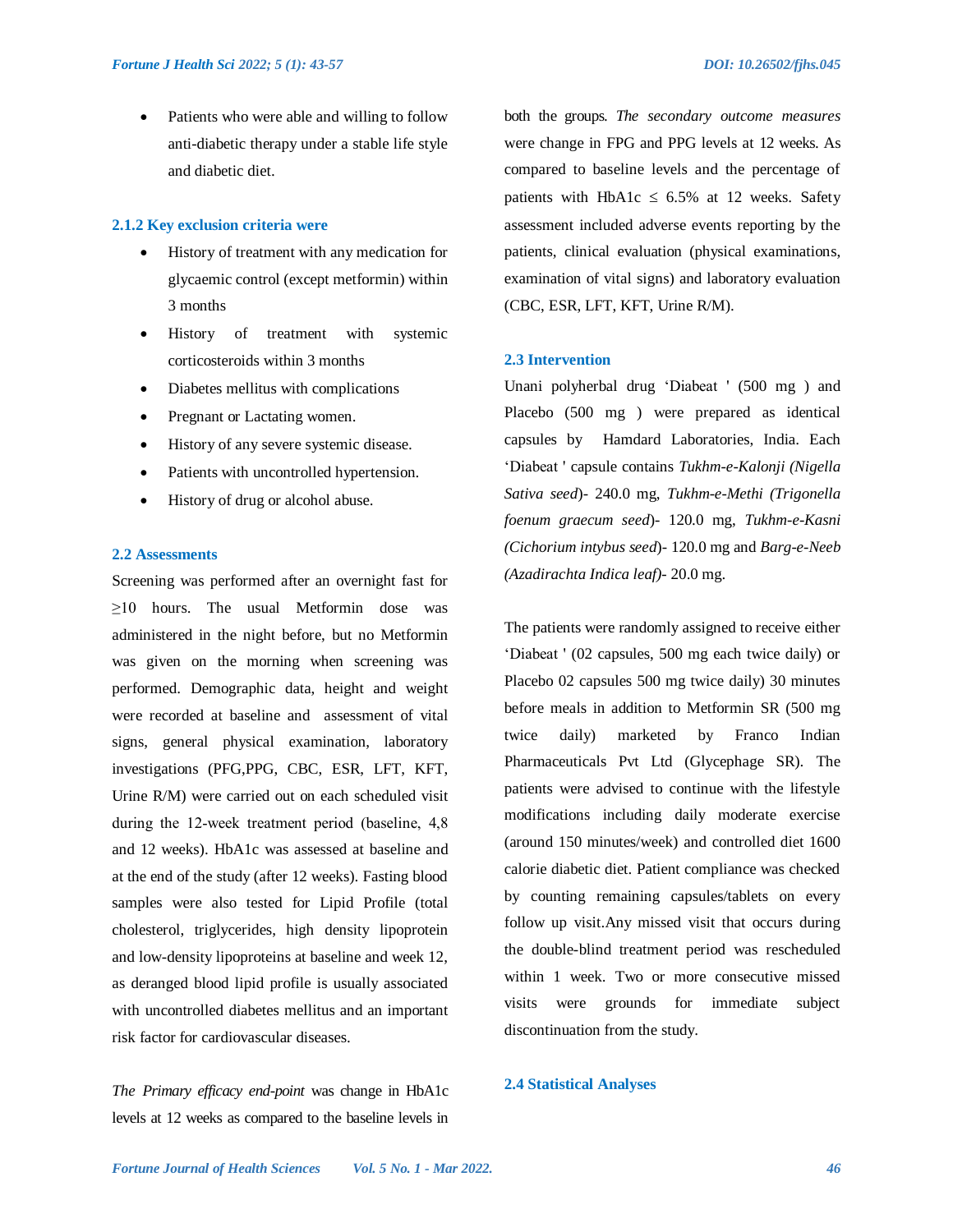The results were expressed as mean  $\pm$  SD, differences between normally distributed data were assessed using a two-tailed Student t test (paired within groups and unpaired between groups).

The results were expressed as mean  $\pm$  SD.

#### **3. Results**

# **3.1 Enrollment of Patients**

Total 132 patients of type 2 diabetes mellitus with a background of metformin therapy were screened for

eligibility criteria, out of them 95 as per inclusion/exclusion criteria were enrolled and randomized to receive double-blind study medication (Diabeat +Metformin, n=48 or Placebo + Metformin, n=47). Six patients in 'Diabeat ' group and 09 patients in Placebo group missed the subsequent follow up visits and considered as dropped out. Total 80 participants ('Diabeat ', n=42; Placebo, n=38) completed all scheduled study visits and included in statistical analysis (**Figure-1**).



**Figure-1:** Flow Chart of Participants through the Study

The baseline demographics of 'Diabeat ' (+ Metformin) and Placebo (+ Metformin) treated patients were comparable **(Table-1, Figure-2).** In the 'Diabeat 'and Placebo groups, mean ages were  $47.18$  (SD  $\pm$  12.21) and 48.38 (SD  $\pm$  10.46) years, body mass index (BMI) were 27.40 Kg/m<sup>2</sup> (SD  $\pm 1.62$ ) and 26.88 Kg/m<sup>2</sup>  $^{(SD)}\pm1.28$ ), and durations of T2DM were 3.34 years (SD

 $\pm$  1.21) and 3.18 years (SD  $\pm$  1.61), respectively. The mean HbA1c levels were  $8.95\%$  (SD  $\pm$  0.84) and 8.89% (SD  $\pm$  0.79), FPG levels were 142.64 mg/dl  $(SD \pm 38.42)$  and 143.62 mg/dl  $(SD \pm 39.20)$ respectively and PPG levels were 222.52 mg/dl (SD± 24.42) and 223.46mg/dl (SD  $\pm$  19.32) respectively. The levels of TC, Triglyceride, HDL and LDL were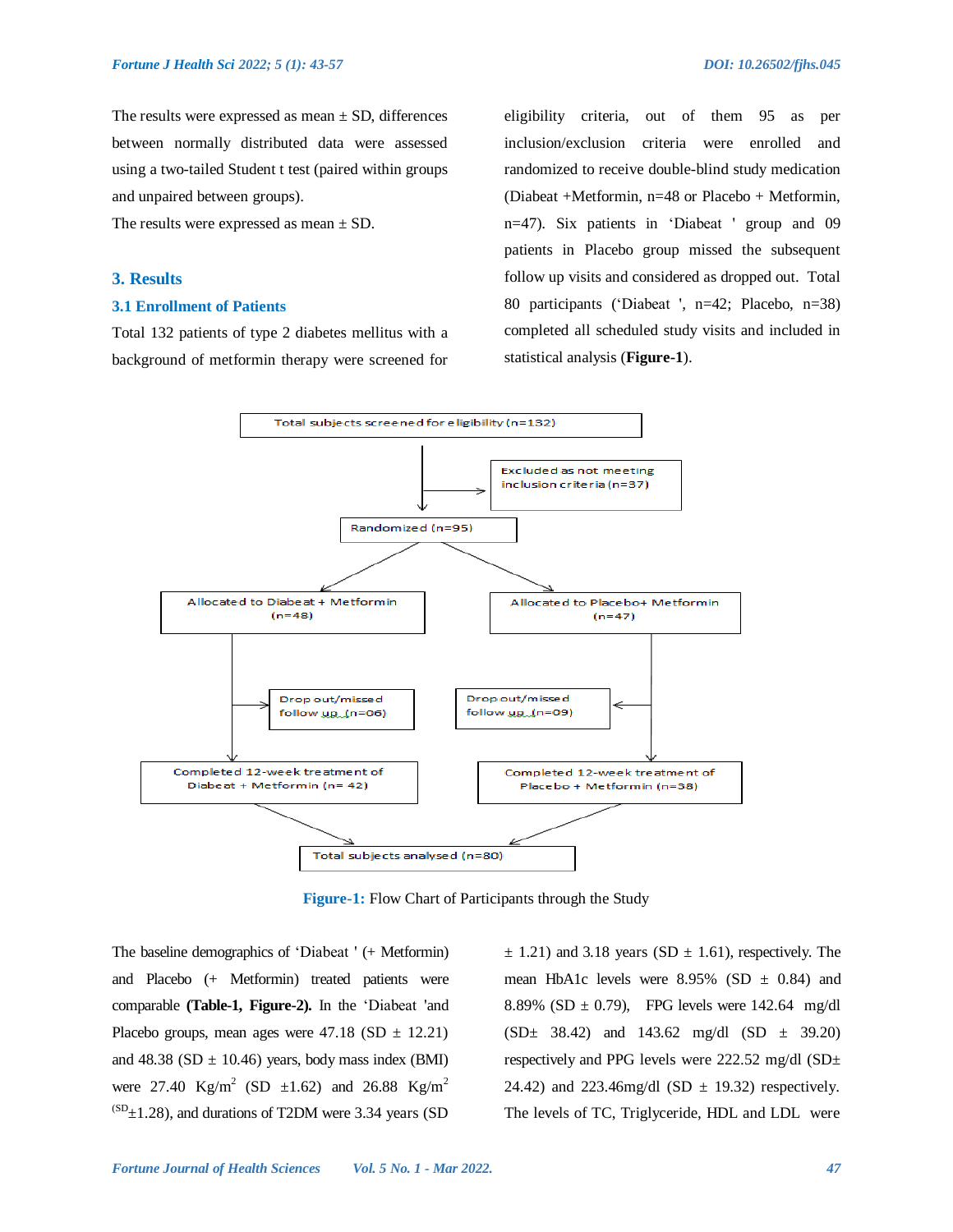185.11mg/dl (SD ± 32.09), 171.70mg/dl (SD ± 64.11), 39.55mg/dl (SD  $\pm$  8.32) and 96.15 mg/dl (SD  $\pm$  28.87) respectively in Diabeat group. The levels of TC, Triglyceride, HDL and LDL were 183.91 mg/dl

 $(SD \pm 36.82)$ , 169.60 mg/dl  $(SD \pm 74.19)$ , 39.35 mg/dl (SD  $\pm$  8.71) and 96.65 mg/dl (SD  $\pm$  34.13) respectively in Placebo group.

| <b>Parameters</b>                             | Diabeat            | <b>PlusPlacebo Plus Metformin Tota3</b> |                    |  |
|-----------------------------------------------|--------------------|-----------------------------------------|--------------------|--|
|                                               | Metformin          | $(n=38)$                                | $(n=80)$           |  |
|                                               | $(n=42)$           |                                         |                    |  |
| Gender:                                       |                    |                                         |                    |  |
| Male                                          | 18                 | 15                                      | 33                 |  |
| Female                                        | 24                 | 23                                      | 47                 |  |
| Age (Years) - Mean± SD                        | 47.18±12.21        | 48.38±10.46                             | 47.78±11.38        |  |
| <b>BMI</b> (Kg/m <sup>2</sup> )-Mean $\pm$ SD | $27.40 \pm 1.62$   | $26.88 \pm 1.28$                        | $27.14 \pm 1.49$   |  |
| <b>Duration of disease (Years)</b>            | $3.34 \pm 1.21$    | $3.18 \pm 1.61$                         | $3.27 \pm 1.42$    |  |
| HbA1c (%)-Mean± SD                            | $8.95 \pm 0.84$    | $8.89 \pm 0.79$                         | $8.94 \pm 0.84$    |  |
| $FPG$ (mg/dl)-Mean $\pm$ SD                   | $142.64 \pm 38.42$ | $143.62 \pm 39.20$                      | $143.13 \pm 38.85$ |  |
| PPG (mg/dl)-Mean± SD                          | $222.52 \pm 24.42$ | $223.46 \pm 19.32$                      | $143.13 \pm 23.13$ |  |
| $TC$ (mg/dl)-Mean $\pm$ SD                    | $185.11 \pm 32.09$ | $183.91 \pm 36.82$                      | $184.53 \pm 34.46$ |  |
| Triglycerides (mg/dl)-Mean± SD                | $171.70 \pm 64.11$ | $169.60 \pm 74.19$                      | $170.65 \pm 69.17$ |  |
| HDL (mg/dl)-Mean± SD                          | $39.55 \pm 8.32$   | $39.35 \pm 8.71$                        | $49.40 \pm 8.54$   |  |
| $LDL$ (mg/dl)-Mean $\pm$ SD                   | $96.15 \pm 28.87$  | $97.65 \pm 34.13$                       | $96.90 \pm 31.51$  |  |

**Table-1:** Demographic and Baseline characteristics of patients in each group (n=80)

BMI= Body Mass Index; HbA1c=Glycosylated Haemoglobin; FPG=Fasting Plasma Glucose; PPG=Postprandial Plasma Glucose; TC=Total Cholesterol; TG=Triglycerides; HDL=High Density Lipoproteins; LDL = Low Density Lipoproteins; SD=Standard Deviation



**Figure 2:** Baseline Characteristics of Patients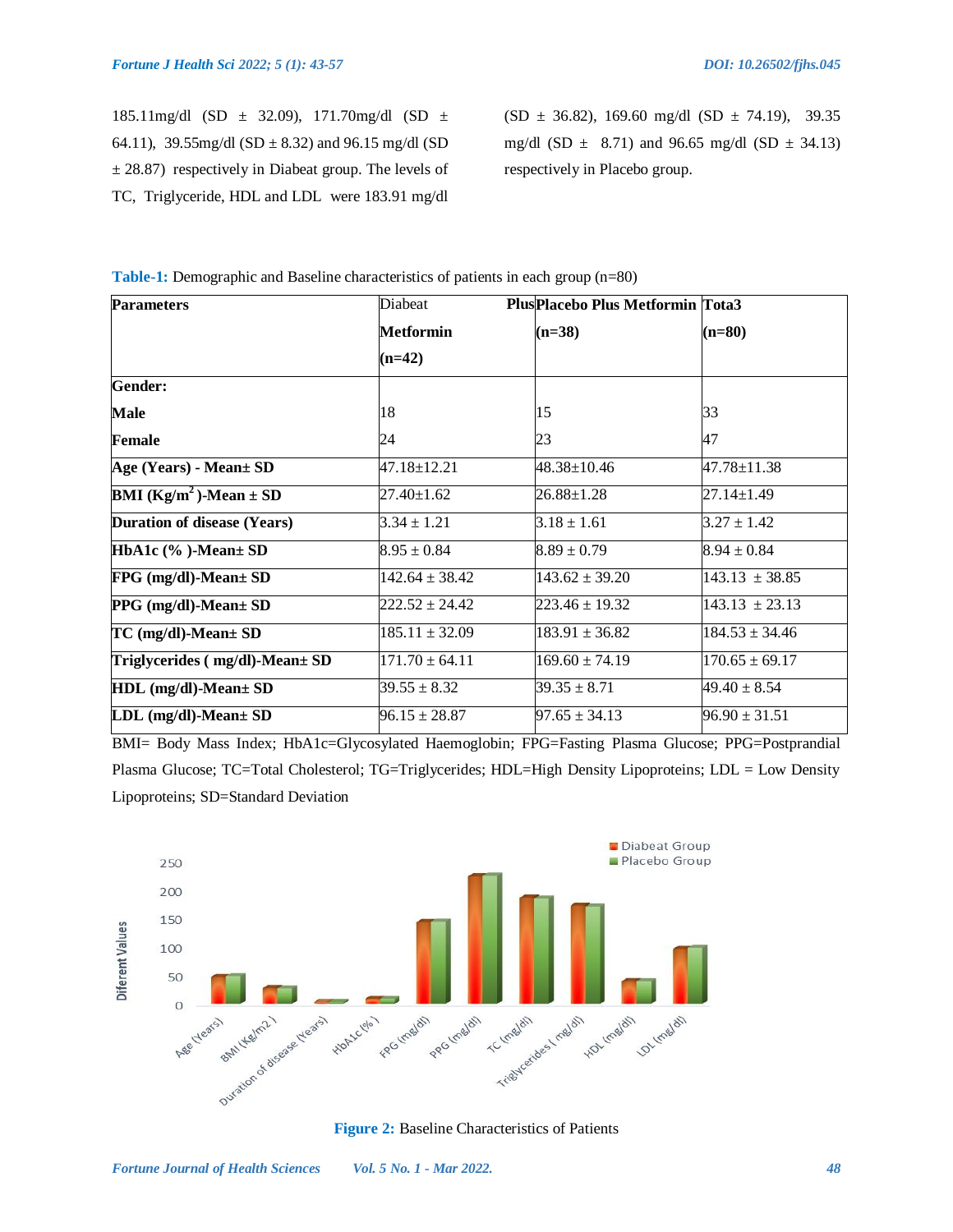#### **3.2 Primary outcome**

#### **3.2.1 Glycosylated hemoglobin (HbA1c) levels**

As shown in **Table-2 and Figure-3**, by the end of treatment (12 weeks), the add on Diabeat to ongoing Metformin therapy significantly  $(p = 0.001)$  reduced HbA1c from a baseline of 8.95% (SD  $\pm$  0.84) to 7.06% (SD  $\pm$  0.79) compared with no significant change from a baseline of 8.89 % (SD $\pm$  0.79 ) to 8.36% (SD  $\pm$  0.99) in the Placebo group (p=0.166). On applying unpaired.'t' test The mean reduction in HbA1c in Diabeat group was also found significantly greater the that of Placebo group  $(p=0.005)$ .

#### **3.3 Secondary outcomes:**

#### **3.3.1 Fasting plasma glucose**

At the end of 12 weeks, Diabeat add on therapy significantly ( $p = 0.002$ ) reduced fasting (116.30  $\pm$ 26.69mg/dl) plasma glucose levels as compared to baseline (142.64 ± 38.42 mg/dl) (**Table-2, Figure-4**).Whereas, in the Placebo add on to Metformin group there was an insignificant reduction  $(p = 0.089)$ in fasting blood sugar levels  $(138.80 \pm 41.83 \text{ mg/dl})$  in 12 weeks as compared to the baseline  $(143.62 \pm 39.20)$ mg/dl) (**Table-2, Figure-4**). The difference in pretreatment and post-treatment FPG levels was significantly greater in Diabeat group than in Placebo group ( $p = 0.001$ )

#### **3.3.2 Postprandial plasma glucose**

At the end of 12 weeks, Diabeat add on therapy significantly  $(p = 0.001)$  reduced 2 hour postprandial plasma glucose (162. 50  $\pm$  14.24 mg/dl) levels as compared to baseline  $(222.52 \pm 24.42 \text{mg/dl})$  (**Table-2, Figure-5**). Whereas, in the Placebo add on to Metformin group there was an insignificant reduction  $(p = 0.039)$  in postprandial plasma glucose levels  $(205.76 \pm 21.38 \text{ mg/dl})$  as compared to the baseline

(223.46 ± 19.32 mg/dl) (**Table-2, Figure-5**). The change in pre-treatment and post-treatment postprandial plasma glucose (PPG) levels was significantly greater in Diabeat group than in Placebo group ( $p = 0.001$ )

#### **3.3.3 Fasting lipid profile**

Treatment with Diabeat or Placebo ads on therapy for 12 weeks did not demonstrate a statistically significant change in any of the lipid profile parameters. At 12 weeks, the patients on Diabeat add on therapy showed statistically insignificant reduction in levels of total cholesterol  $(-6.41 \pm$ 1.67mg/dl; *p*= 0.026), triglycerides (-4.7 ± 5.29 mg/dl; *p* =0.389), and low-density lipoproteins (Mean reduction  $3.75 \pm 4.77 = \text{mg/dl}$ ;  $p = 0.510$ ). The levels of high density lipoprotein were insignificantly increased by  $+3.65 \pm 0.80$  mg/dl after 12-week Diabeat add on therapy **(Table-2, Figure-6**). In Placebo plus Metformin group, there was an insignificant increase in TC  $(+2.89 \pm 2.68 \text{ mg/d}!)$ ; *p*  $=0.862$ ) and TG (+2.00  $\pm$  4.73 mg/dl;  $p = 0.967$ ), HDL  $(+1.45 \pm 0.68 \text{ mg/d}!)$ ;  $p = 0.885$  and LDL  $(+1.15 \pm 2.86 \text{ mg/dl}; p = 0.794).$ 

#### **3.3.4 Safety and tolerability**

The measured treatment compliance was over 98% in both Diabeat (+Metformin) and Placebo (+Metformin) treatment groups. Both treatments were very well-tolerated over 12 weeks. Occasional side effects observed in few patients were nausea, abdominal discomfort and/or diarrhea (the known side effects of Metformin). The intensity of these adverse effects was mild in nature. There were similar rates of reported adverse effects with no differences between groups at each time point of inquiry. There were no significant changes in clinical laboratory variables related to the haematology,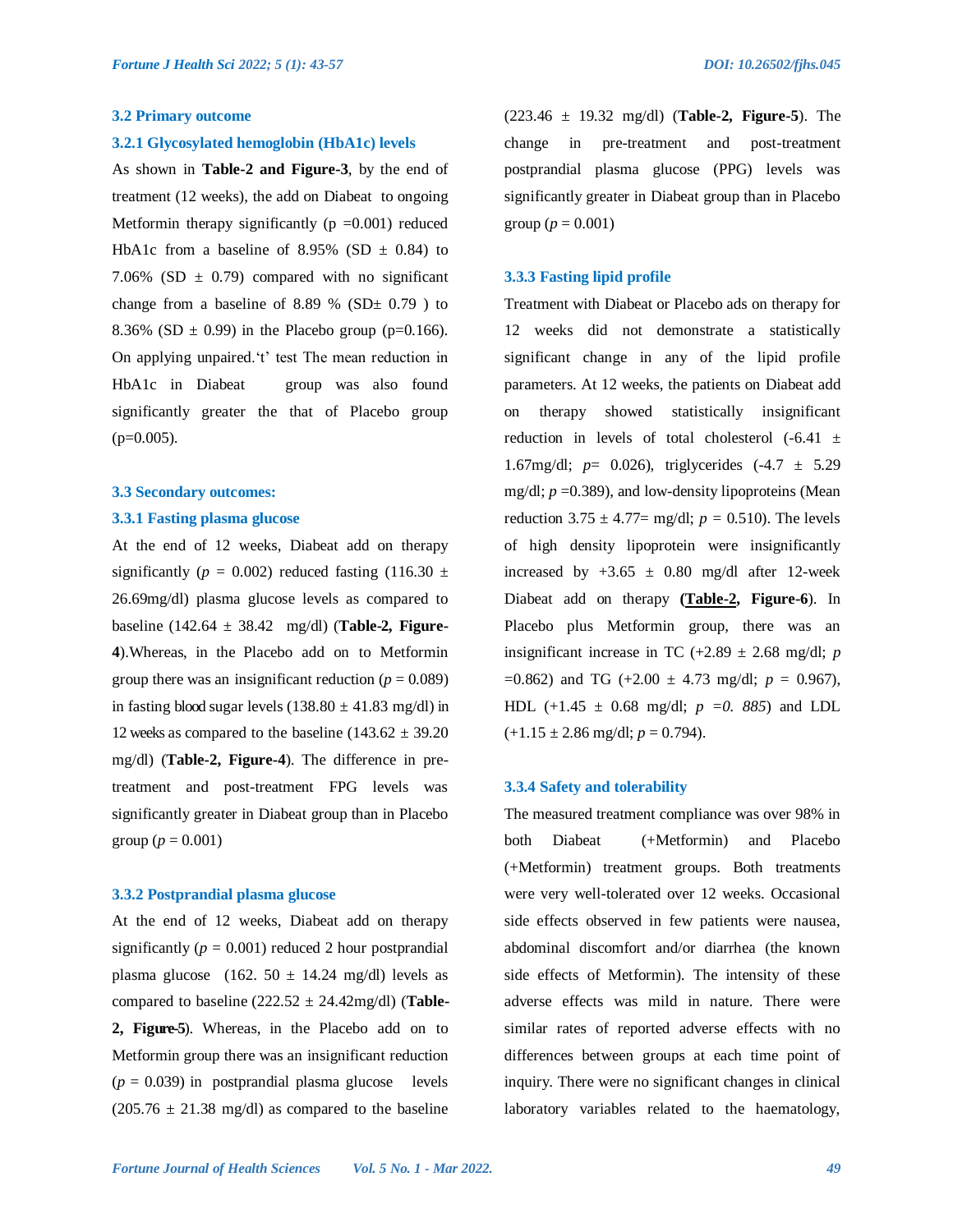hepatic function, renal function, lipid profile and electrolytes from baseline to Week 12 (end of

treatment) in any of the treatment groups.

| <b>Parameters</b>                    | Group             | plus<br>Diabeat     | <b>Placebo</b><br>plus | P value <sup>#</sup> |
|--------------------------------------|-------------------|---------------------|------------------------|----------------------|
|                                      |                   | <b>Metformin</b>    | <b>Metformin</b>       |                      |
| <b>HbA1c</b> $(\%$ ))-Mean $\pm$ SD  | <b>Baseline</b>   | $8.95 \pm 0.84$     | $8.89 \pm 0.79$        | 0.294                |
|                                      | Week 12           | $7.06 \pm 0.79$     | $8.36 \pm 0.99$        | 0.005                |
|                                      | Difference        | $-1.89 \pm 0.05$    | $-0.53 \pm 0.20$       |                      |
|                                      | $P$ value*        | 0.0012              | 0.166                  |                      |
| FPG (mg/dl)-Mean $\pm$ SD            | <b>Baseline</b>   | $142.64 \pm 38.42$  | $143.62 \pm 39.20$     | 0.287                |
|                                      | Week 12           | $116.30 \pm 26.69$  | $138.80 \pm 41.83$     | 0.001                |
|                                      | Difference        | $-26.34 \pm 11.73$  | $-4.82 \pm 2.63$       |                      |
|                                      | $P$ value*        | 0.002               | 0.089                  |                      |
| <b>PPG</b> ( $mg/dl$ )-Mean $\pm$ SD | Baseline          | $222.52 \pm 24.42$  | $223.46 \pm 19.32$     | 0.279                |
|                                      | Week 12           | 162. $50 \pm 14.24$ | $205.76 \pm 21.38$     | 0.001                |
|                                      | Difference        | $-60.02 \pm 10.18$  | $-18.70 \pm 2.06$      |                      |
|                                      | $P$ value*        | 0.001               | 0.039                  |                      |
| $TC$ (mg/dl)-Mean $\pm$ SD           | <b>Baseline</b>   | $185.11 \pm 32.09$  | $181.02 \pm 36.82$     | 0.267                |
|                                      | Week 12           | $178.70 \pm 33.76$  | $183.91 \pm 34.14$     | 0.010                |
|                                      | Difference        | $-6.41 \pm 1.67$    | $+2.89 \pm 2.68$       |                      |
|                                      | $P$ value*        | 0.026               | 0.862                  |                      |
| TG (mg/dl)-Mean± SD                  | <b>Baseline</b>   | $171.70 \pm 64.11$  | $167.60 \pm 74.19$     | 0.269                |
|                                      | Week 12           | $167.00 \pm 58.82$  | $169.60 \pm 69.46$     | 0.052                |
|                                      | Difference        | $-4.7 \pm 5.29$     | $+2.00 \pm 4.73$       |                      |
|                                      | $P$ value*        | 0.389               | 0.967                  |                      |
|                                      | Baseline          | $39.55 \pm 8.32$    | $39.35 \pm 8.71$       | 0.301                |
|                                      | Week 12           | $43.20 \pm 7.52$    | $40.80 \pm 8.03$       | 0.053                |
| $HDL$ (mg/dl)-Mean $\pm$ SD          | <b>Difference</b> | $+3.65 \pm 0.80$    | $+1.45 \pm 0.68$       |                      |
|                                      | $P$ value*        | 0.3452              | 0.885                  |                      |
| $LDL$ (mg/dl)-Mean $\pm$ SD          | <b>Baseline</b>   | $96.15 \pm 28.87$   | $96.50 \pm 34.13$      | 0.299                |
|                                      | Week 12           | $92.40 \pm 24.10$   | $97.65 \pm 36.99$      | 0.027                |
|                                      | Difference        | $-3.75 \pm 4.77$    | $+1.15 \pm 2.86$       |                      |
|                                      | $P$ value*        | 0.510               | 0.794                  |                      |

| Table-2: Comparative effects of Diabeat and Placebo adjuvant Therapy on various parameters (baseline to week 12) |  |  |  |  |
|------------------------------------------------------------------------------------------------------------------|--|--|--|--|
|------------------------------------------------------------------------------------------------------------------|--|--|--|--|

HbA1c=Glycosylated Haemoglobin; FPG=Fasting Plasma Glucose; PPG=Postprandial Plasma Glucose; TC=Total Cholesterol; TG=Triglycerides; HDL=High Density Lipoproteins; LDL = Low Density Lipoproteins; SD=Standard Deviation.



**Figure 3:** Comparative effects of Diabeat and Placebo on HbA1c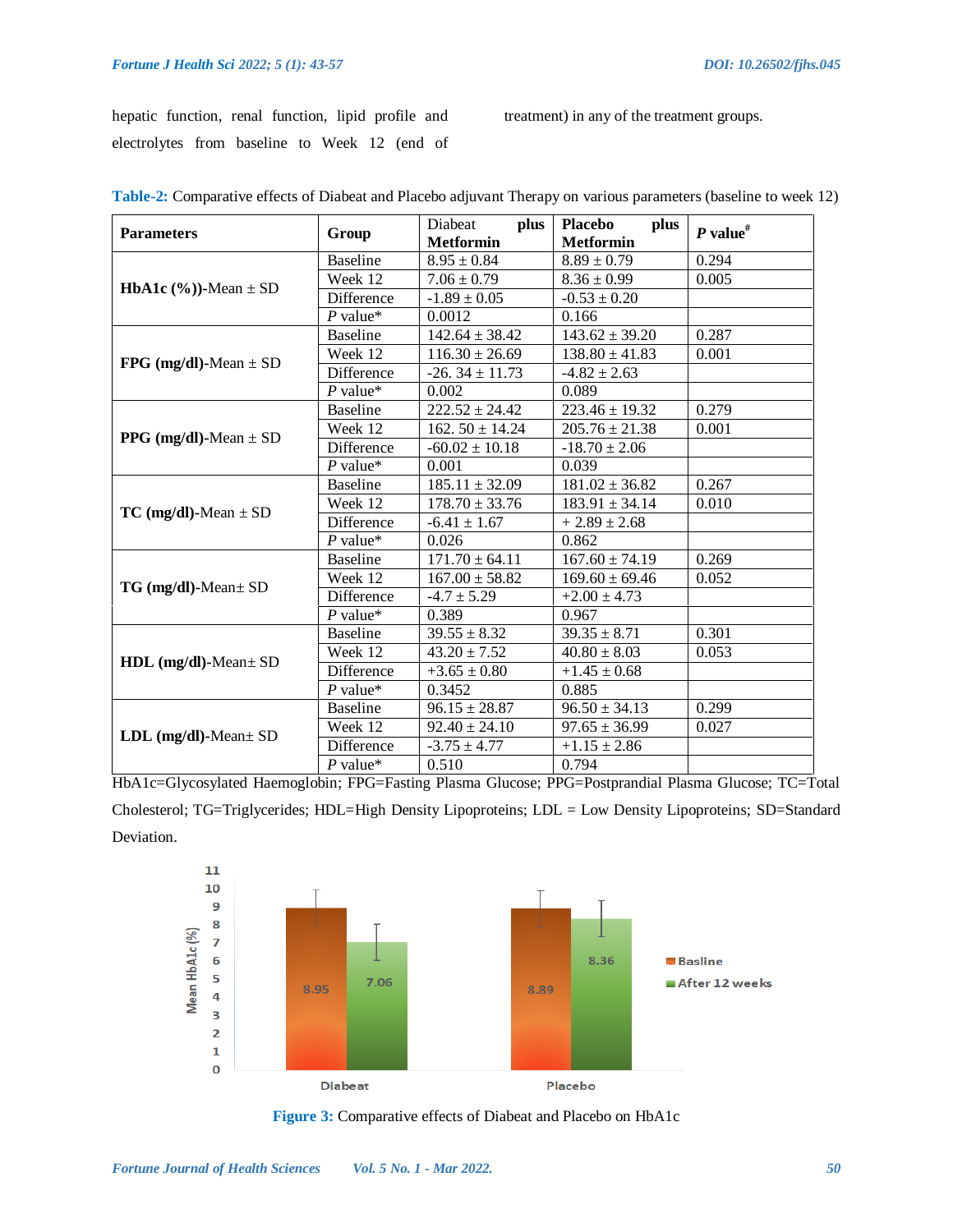

Basline After 12 weeks

**Figure 4:** Comparative effects of Diabeat and Placebo on FPG



**Figure 5:** Comparative effects of Diabeat and placebo on postprandial Plasma Glucose



**Figure 6:** Comparative effects of Diabeat and Placebo on Lipid Profile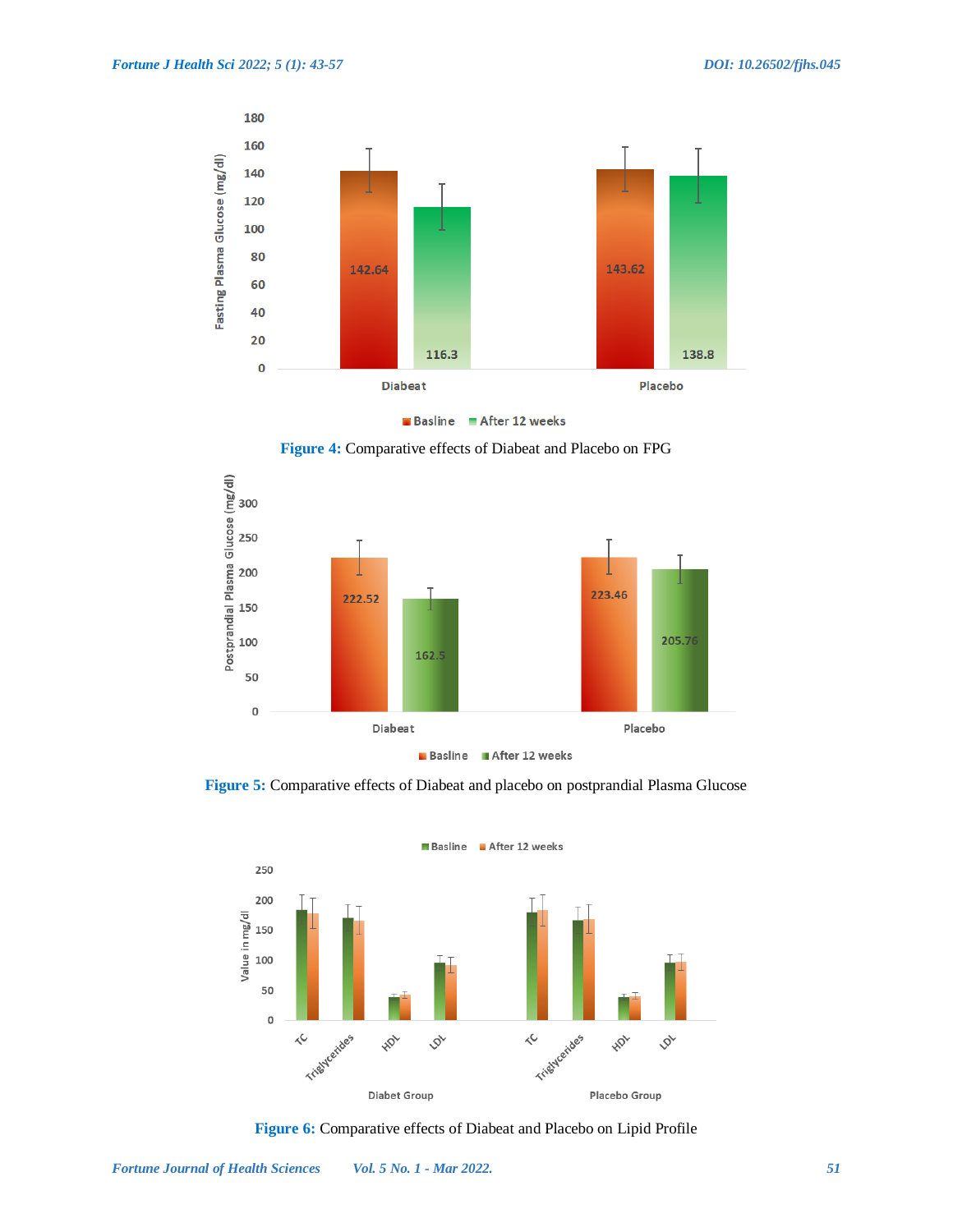#### **4. Discussion**

Metformin is the first-line anti-diabetic treatment and the most recommended monotherapy for type 2 diabetes mellitus [20-23]. Metformin improves insulin resistance in peripheral tissue and hepatic cells, making it generally accepted as an oral antidiabetic drug of choice, particularly for newly diagnosed patients with T2DM [24]. But, with the progress of the disease and the ongoing beta-cell failure, Metformin mono-therapy fails to control the hyperglycaemia and patients generally require the addition of a second line anti diabetic medication [25]. To maintain glucose control, a combination of antihyperglycemic medications like sulfonylureas, dipeptidyl peptidase 4 inhibitors, thiazolidinediones, GLP-1 receptor agonists, or sodium-glucose cotransporter-2 (SGLT2) inhibitors, as add-on therapy with metformin is usually recommended [14, 21, 26]. However, most of these drugs are associated with frequent episodes of hypoglycaemia and also have other widely varying side-effects [15-17].

This randomized placebo-controlled clinical trial aimed to assess the safety and efficacy of a polyherbal Unani drug 'Diabeat' as an add-on to metformin therapy in Type 2 diabetes mellitus patients with poor glycaemic control with Metformin. The addition of Diabeat to a stable dose of Metformin therapy provided significant reductions in HbA1c, FPG, and PPG levels in comparison to the placebo after 12-weeks. Reduction in FPG and PPG levels was observed as early as the fourth week of therapy and the significant effect persisted in the subsequent visits (8, 12 weeks) as compared to the placebo group. The mean HbA1c% recorded after 12 weeks of Diabeat with Metformin treatment, was 7.0 % with a mean standard deviation of  $\pm$  0.79%, which is close to the target level of HbA1c ( $\leq 6.5\%$ ). In

Diabeat plus Metformin group at the endpoint (12 wks), 14 patients achieved HbA1c between 7.0-7.5% ( as compared with Placebo plus Metformin, only 04 patients could attain this target); 22 patients HbA1c between 6.5-7.0% (compared to 02 patients reached this level with Placebo plus Metformin ) and HbA1c  $\leq$  6.5% was attained by 06 patients with Diabeat plus Metformin. In the Placebo plus metformin group, the HbA1c level remained above 7.5% with a mean value of 8.36% (SD  $\pm$  0.99%) in 32 of the total 38 patients, and an HbA1c level of  $\leq 6.5\%$  was not achieved by any of the patients in this group.

Treatment with Diabeat or Placebo with Metformin for 12 weeks did not demonstrate a statistically significant change in any of the lipid parameters. Mean total cholesterol and low-density lipoprotein cholesterol levels were numerically lower with Diabeat plus Metformin therapy after 12 weeks of treatment and on the other hand, there was a slight numerical increase in all lipid parameters with Placebo plus Metformin therapy.

Diabeat (or Placebo) add on therapy with Metformin was well tolerated and safe. The proportion of patients with side effects of nausea, abdominal discomfort, and diarrhea of mild intensity (the known side effects of Metformin) was almost similar in both groups during the 12-week double-blind treatment period. There was no significant change in laboratory safety parameters like hematology, hepatic function, renal function, lipid profile, and electrolytes from baseline to end of the treatment (Week 12) in both the treatment groups. No patient in any group of treatment-experienced hypoglycaemic episodes.

In summary, this study demonstrated that Diabeat as an add on therapy to Metformin in patients with type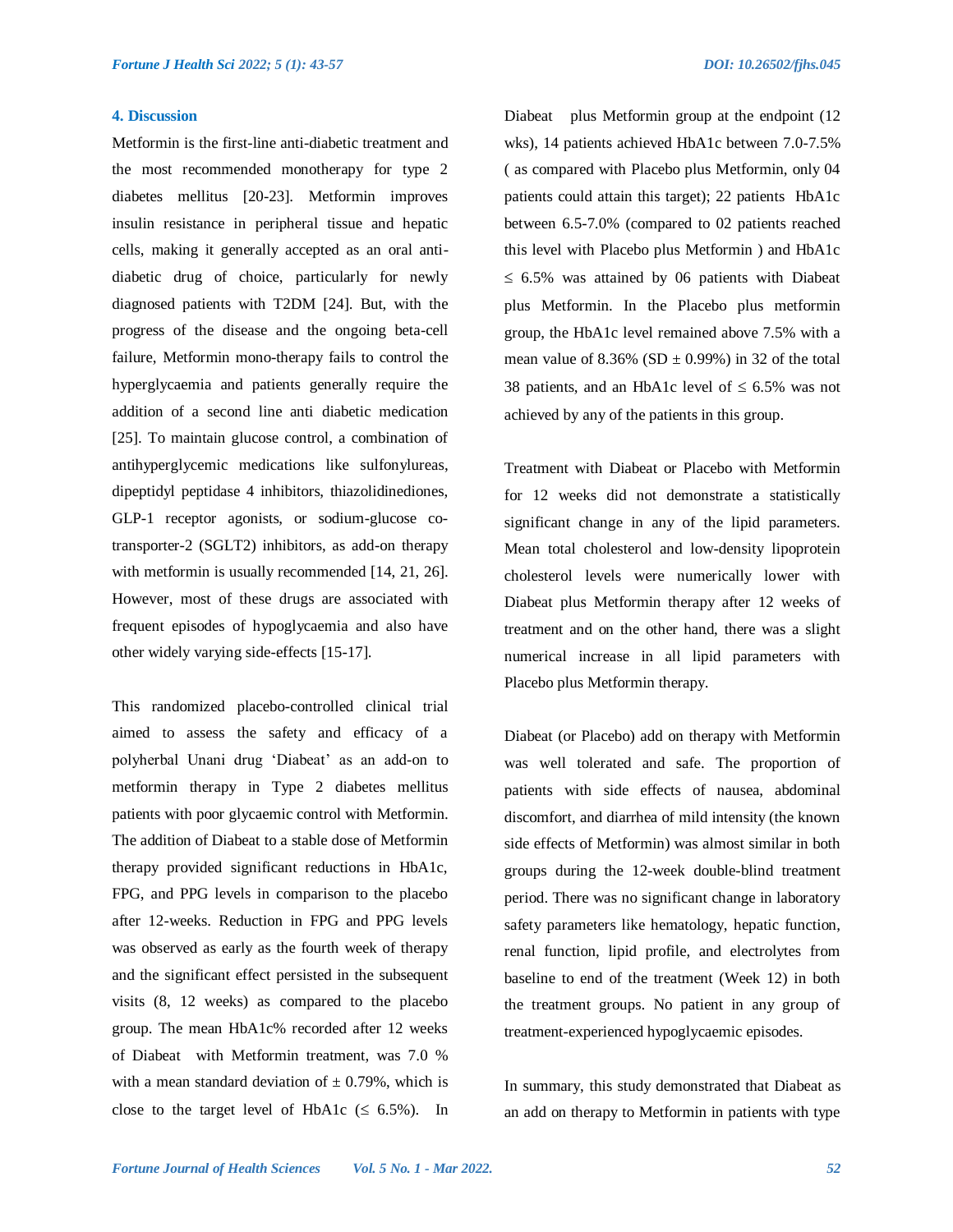2 diabetes who were not at their goal for glycaemic control with Metformin monotherapy resulted in a significant reduction in HbA1c level and a greater proportion of patients (approximately 53% ) achieving an HbA1 c level between 6.5-<7%, and £ 6.5% in approximately 14% of patients compared with those patients receiving Placebo add-on to Metformin therapy. Diabeat adjuvant therapy, also significantly improved glycaemic control (both FPG and PPG levels) without any risk of hypoglycaemia and was not associated with any pronounced side effects during or after 12-week therapy. A few patients reported nausea, abdominal discomfort, and/or diarrhea (the known side effects of Metformin). The intensity of these adverse effects was mild.

The anti-hyperglycaemic potential, of all the ingredients present in Diabeat capsule, have been reported through several scientific studies and the effects of this polyherbal Unani drug could be attributed to various mechanisms revealed regarding the anti-hyperglycemic activity of Neem (Azadirachta Indica), Methi (Trigonella foenum graecum), Kalonji (Nigella Sativa) and Kasni (*Cichorium intybus*). In a study conducted by Satyanarayana K et al., Azadirachta indica leaf extract has regularised the abnormal levels of blood glucose, serum insulin, lipid profile, and insulin signaling molecules as well as glucose transporter 4 (GLUT4) proteins, in rats who were treated with 400 mg/kg b.wt dose once daily for 30 days after developing diabetes (type-2) by giving high-fat diet and 25% fructose feeding through drinking water [27].

Methi (Trigonella foenum-graecum), is a Unani herbal drug well-known for its antidiabetic activity, and its seeds and leaf extracts are being widely used as source material for antidiabetic compounds. Several studies have proved its anti-hyperglycaemic, anti-hyperlipidaemic and anti-oxidant activities [28],[29],[30]. Trigonella foenum decreases fasting and postprandial blood glucose levels through its insulin-resistance reducing action [31]. The abundant dietary fibers of Trigonella foenum, which are mainly composed of the indigestible polysaccharide galactomannan, have revealed antidiabetic properties via reducing dietary carbohydrates and lipids absorption by inhibiting intestinal carbohydratehydrolyzing enzymes and lipases respectively [32].

*Kasni (Cichorium intybus)* is extensively used as a traditional treatment in India for diabetes mellitus as it has significant anti-hyperglycaemic and antihyperlipidaemic activities [33], [34],[35,44]. *Cichorium intybus* has additionally been shown to reduce insulin resistance and increase glucose uptake by muscle cells as well as by adipocytes [36],[37],[38] and also enhance pancreatic  $\beta$ -Cells [43]. Furthermore, it has been studied that the Cichorium intybus reduces glucose absorption in the intestine by inhibiting the breakdown of disaccharides in the gastrointestinal tract and it also prevents the release of glucose from the liver [38].

Kalonji (Nigella sativa ), commonly known as black seed, is a well-known Unani herb used for centuries for treating various illnesses including diabetes mellitus. Many studies have demonstrated the antidiabetic and anti-hyperlipidaemic activities of Nigella sativa in diabetic animal models [39, 40]. Nigella sativa has been shown to increase hepatic glycogen content, thus inhibiting gluconeogenesis probably through its thymoquinone antioxidant potential [41, 42]. Nigella sativa has also been shown to increase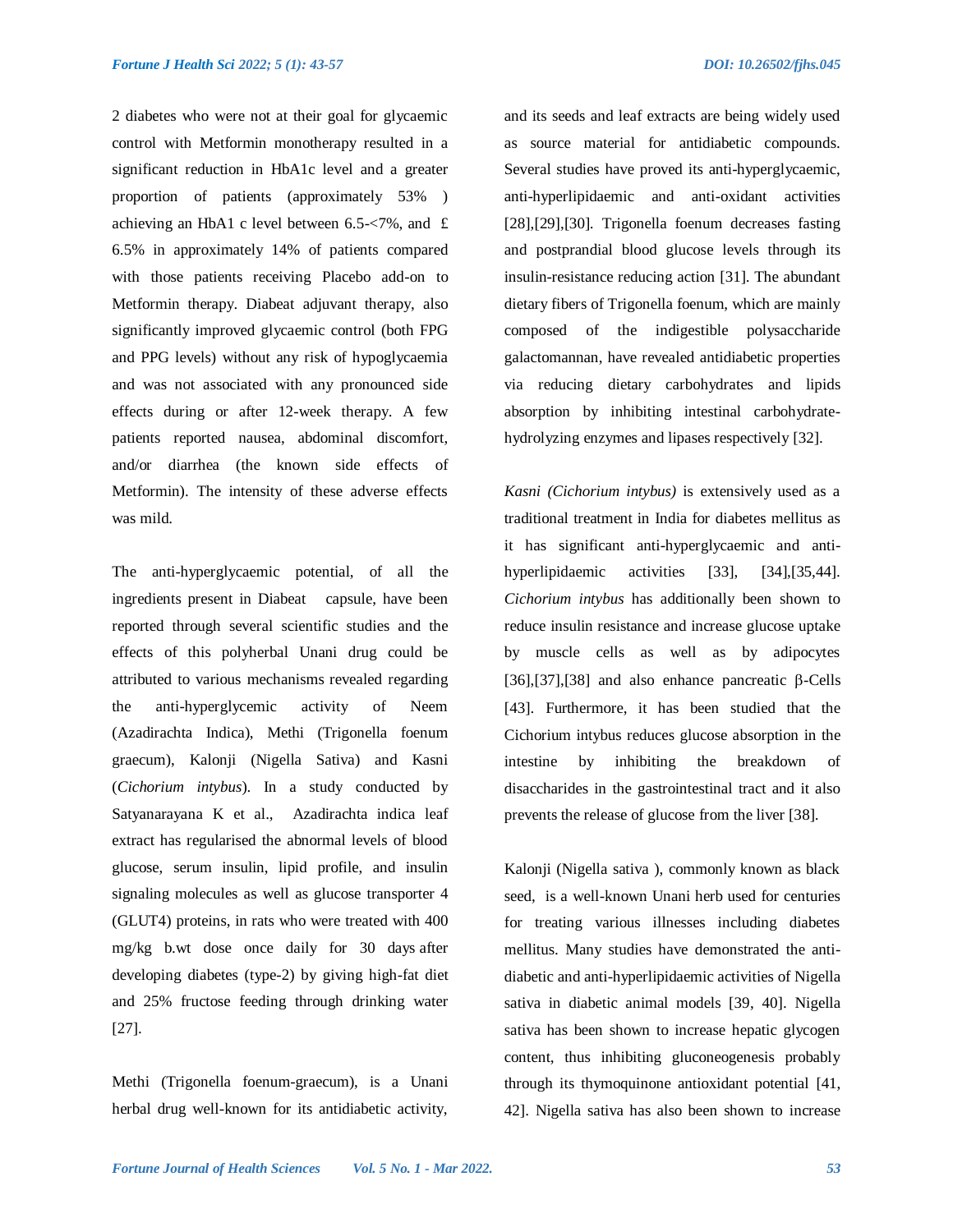glucose uptake in skeletal muscles, hepatocytes, and adipocytes [41] and decrease insulin resistance [42].

The anti-hyperglycaemic effects of Diabeat observed in the present study could have resulted from the above described combined activities of its herbal ingredients Neem (Azadirachta Indica), Methi (Trigonella foenum graecum), Kalonji (Nigella Sativa), and Kasni (Cichorium intybus). The findings of this study suggest that Diabeat could be used as an adjuvant drug for oral antidiabetic treatment in patients with diabetes type 2. The effect can be further validated on a larger population of diabetic patients.

# **5. Conclusion**

Diabeat has therapeutic value as an antihyperglycaemic effect and significantly improves the glycaemic control in the treatment of diabetes type 2 when added to metformin in patients not efficiently controlled on metformin monotherapy, without any increased risk of adverse effects.

# **Limitations of the Study**

Limitations of the study are the small sample size and the short course of treatment. Studies of longer duration of at least 6 months comparing Diabeat monotherapy with Metformin monotherapy and combination of both Diabeat and Metformin can also help us in further ascertaining the efficacy and safety of Diabeat.

### **Acknowledgements**

The authors would like to acknowledge Hamdard National Foundation, New Delhi, India, for supporting this research and providing the study drugs. We are indebted to Late Dr. Arun Mukharjee, Formerly Consultant, Majeedia Hospital and Medical

Director and Founder Trustee FSMHP-UDAAN, New Delhi, for his valuable suggestions and generous support throughout this study.

# **Conflicts of Interest**

The author declares no conflict of interest associated with this publication and there has been no significant financial support for this work that could have influenced its outcome.

# **References**

- 1. Wang Y, Yan A, Li S, Liu B, Li H & Yan Y. Efficacy and safety of berberine in the treatment of type 2 diabetes with insulin resistance: Protocol for a systematic review. *Medicine (Baltimore)* 98 (2019): e1694.
- 2. Wu Y, Ding Y, Tanaka Y & Zhang W. Risk factors contributing to type 2 diabetes and recent advances in the treatment and prevention. Int J Med Sci 11 (2014): 1185- 1200.
- 3. Harsh Mohan. Diabetes Mellitus. In Textbook of Pathology 7th Edition (p. 808). New Delhi, India: Jaypee Health Science Publishers (2015).
- 4. WHO. Classification of diabetes mellitus. Retrieved from www.who.int/healthtopics/diabetes (2019).
- 5. Khan MA, Hashimi MJ, King JK, Govender RD Mustafa H & Al Kaabi J. Epidemiology of Type 2 Diabetes - Global Burden of Disease and Forecasted Trends. Journal of Epidemilogy and Global Health 10 (2020): 107-111.
- 6. Yeole UL, Jiandani MP, Kunjir SR, Bhat SM. Quality of life of patients with type 2 diabetes mellitus: A cross-sectional study.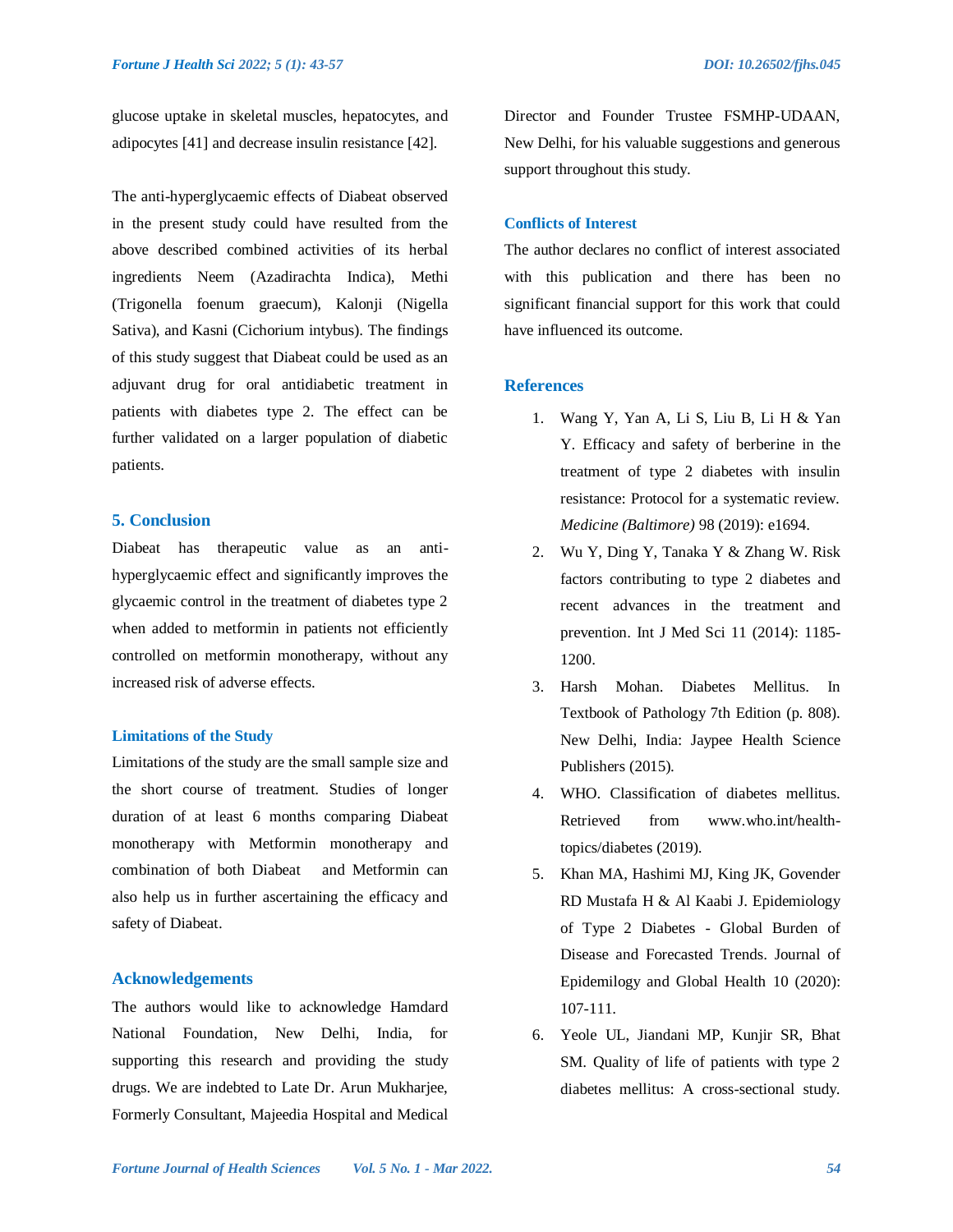Med J DY Patil Vidyapeeth 13 (2020): 311- 4.

- 7. International Diabetes Federation. IDF Atlas 8th Edition (2019).
- 8. ICMR. ICMR Guidelines for Management of Type 2 Diabetes (2018).
- 9. Ganie MA & Kotwal S. Recent Advances in Management of Diabetes Mellitus. JIMSA 25 (2012): 171-175.
- 10. Chawla A, Chawla R & Jaggi S. Microvasular and macrovascular complications in diabetes mellitus: Distinct or continuum?. Indian J Endocrinol Metab 20 (2016): 546–551.
- 11. Cahn A & Cefalu W. Clinical Considerations for Use of Initial Combination Therapy in Type 2 Diabetes. Diabetes Care 39 (2016): S137–S145.
- 12. McIntosh B, Cameron C, Singh S & et al. Second-line therapy in patients with type 2 diabetes inadequately controlled with metformin monotherapy: a systematic review and mixed-treatment comparison meta-analysis. Open Med 5 (2011): e35– e48.
- 13. Lipsombe L, Booth G, Butalia S, Dasgupta K & et al. Diabetes Canada 2018-Clinical Practice Guidelines for the Prevention and Management of Diabetes in Canada Pharmacologic Glycemic Management of Type 2 Diabetes in Adults. Can J Diabetes 42 (2018): S88-S103.
- 14. Khunti K, Seidu S, Kunutsor S & Davies M. Association between adherence to pharmacotherapy and outcomes in type 2 diabetes: a meta-analysis. Diabetes Care 40 (2017): 588–96.
- 15. Hans-Ulrich H, Ludwig M, Elke S-B, Marc W, Thomas M, Uli C B & Hans JW. Empaglif lozin as Add-On to Metformin in Patients With Type 2 Diabetes: A 24-Week, Randomized, Double-Blind, Placebo-Controlled Trial. Diabetes Care 37 (2014): 650–1659.
- 16. Naimi M, Vlavcheski F, Shamshoum H & Tsiani E. Rosemary Extract as a Potential Anti-Hyperglycemic Agent: Current Evidence and Future Perspectives. Nutrients 9 (2017): 968.
- 17. Shrestha H. Adverse Effects of Oral Hypoglycemic Agents and Adherence to them among Patients with Type 2 Diabetes Mellitus in Nepal. Journal of Lumbini Medical College 5 (2017): 34-40.
- 18. World Medical Association. World medical association declaration of helsinki: ethical principles for medical research involving human subjects. JAMA 2013 (310): 2191-4.
- 19. American Diabetes Association. Standards of Medical Care in Diabetes-2011. Diabetes Care 34 (2011): S11-S61.
- 20. Zhu H, Zhu, Zhang X & et al. Comparative efficacy of glimepiride and metformin in monotherapy of type 2 diabetes mellitus: meta-analysis of randomized controlled trials. Diabetol Metab Syndr 5 (2013).
- 21. Marín PJ, Martín TI, Sevillano CC & Del Cañizo GF. Update on the treatment of type 2 diabetes mellitus. World J Diabetes 7 (2016): 354-395.
- 22. Yehia Ghanem M. Glimepiride as Add-on Therapy in Type 2 Diabetic Patients with Metformin Monotherapy: A Real-Life Study from Egypt. Med. J. Cairo Univ 86 (2018): 4699-4704.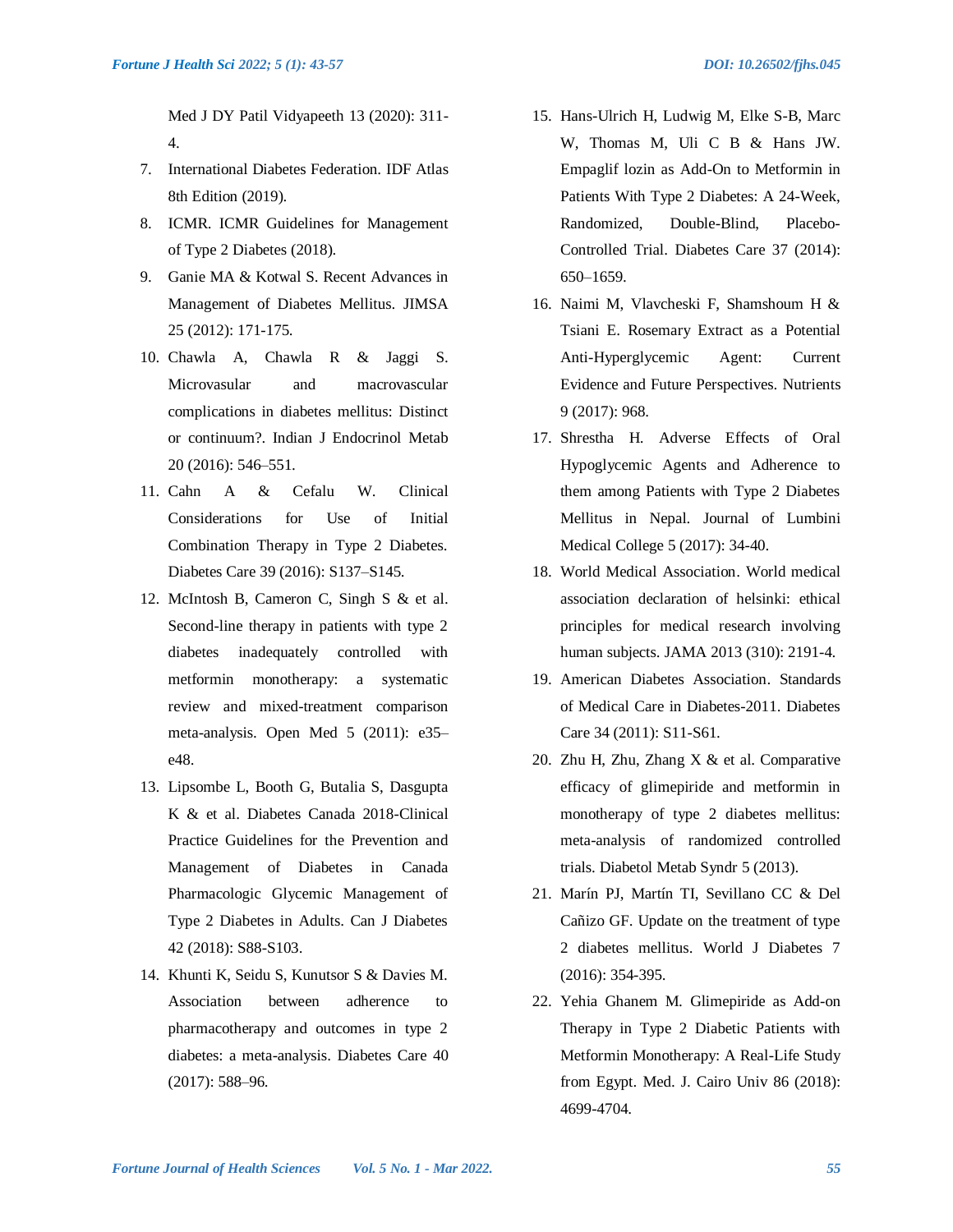- 23. Melanie JD, David AD, Judith F, Walter NK, Chantal M, Geltrude M, John BB. Management of Hyperglycemia in Type 2 Diabetes, 2018. A Consensus Report by the American Diabetes Association (ADA) and the European Association for the Study of Diabetes (EASD). Diabetes Care 41 (2018): 2669-2701.
- 24. Chaudhury A, Duvoor C & Reddy Dendi V. Clinical Review of Antidiabetic Drugs: Implications for Type 2 Diabetes Mellitus Management. Front Endocrinol (Lausanne) 8 (2017).
- 25. Rojas L & Gomes M. Metformin: an old but still the best treatment for type 2 diabetes. Diabetol Metab Syndr 5 (2013): 6.
- 26. Diabetes Care. Management of hyperglycemia in type 2 diabetes a patientcentered approach: update to a position statement of the American diabetes association and the European associationfor the study of diabetes. Diabetes Care (2015).
- 27. Satyanarayana K, Sravanthi K, Shaker I & Ponnulakshmi R. Molecular approach to identify antidiabetic potential of Azadirachta indica. J Ayurveda Integr Med 6 (2015): 165–174.
- 28. Sajad A, Mohammad Ali A, Fatemeh H, Ashril Y, Maghsoud P, Salar B, Firouzeh D. Evaluation of Trigonella foenum-graecum extract in combination with swimming exercise compared to glibenclamide consumption on type 2 Diabetic rodents, Food & Nutrition Research. Food & Nutrition Research 59 (2015).
- 29. Gaddam A, Galla C, Thummisetti S, Marikanty R, Palanisamy U & Rao P. Role of Fenugreek in the prevention of type 2

diabetes mellitus in prediabetes. J Diabetes Metab Disord 14 (2015).

- 30. Serairi Beji R, Bettaieb Rebey I, Jameleddine S & Ksouri R. Assessment of the antidiabetic, antihyperlipidemic and antioxidant properties of Trigonella foenumgraecum Linnaeus, 1753 (Fenugreek) in alloxan-induced diabetic rats. Journal of new Sciences, Agriculture and Biotechnology 28 (2016): 1602-1609.
- 31. Mowla AA. Mgi. Antihyperglycemic effect of Trigonella foenum-graecum (fenugreek) seed extract in alloxan-induced diabetic rats and its use in diabetes mellitus: a brief qualitative phytochemical and acute toxicity test on the extract. Afr J Tradit Complement Altern Med 6 (2009): 255-261.
- 32. Fuller S & Stephens J. Diosgenin, 4 hydroxyisoleucine, and fiber from fenugreek: mechanisms of actions and potential effects on metabolic syndrome. Adv Nutr 6 (2015): 189-197.
- 33. Pushparaj P, Low H, Manikandan J & Tan BK. Anti-diabetic effects of Cichorium intybus in streptozotocin-induced diabetic rats. . Journal of ethnopharmacology 111 (2007): 430-4.
- 34. Ali Esmail A-S. Medical importance of Cichorium intybus - A review. ournal Of Pharmacy 6 (2016): 41-56.
- 35. Reza G, Jan-Mohamad M, Haibatollah S, Jamshid M & Fariba M. The Effects of Chicory Leaf Aqueous Extract on Body Weight, Serum Glucose and Lipid Levels in Streptozotocin Induced Diabetic Rats. Nutrition and Food 4 (2017): 1-8.
- 36. Muthusamya V, Ananda Sangeethaa K, Sujathaa S, Balakrishnan A & Lakshmia B.